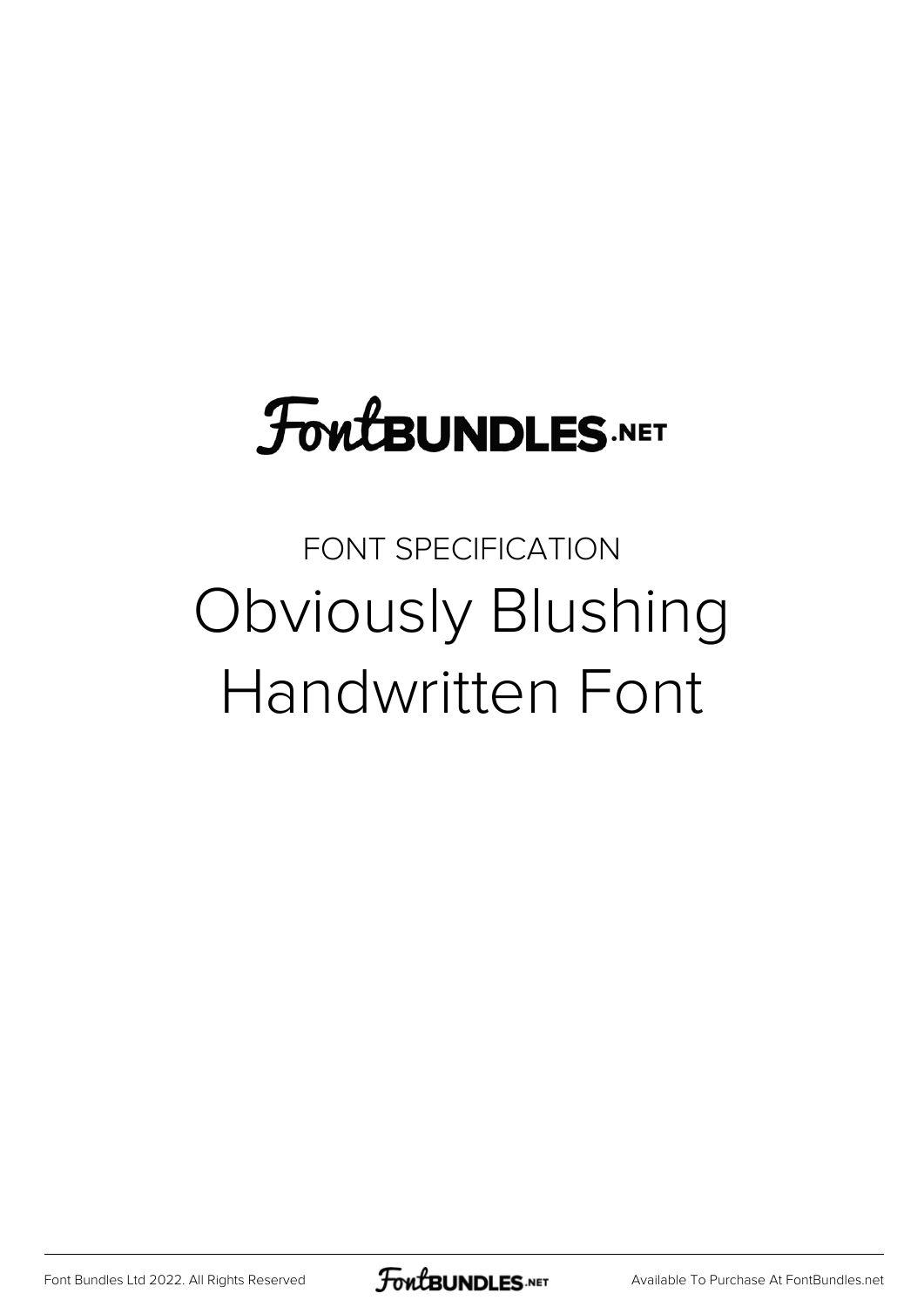## SS Obviously Blushing Medium - Regular

**Uppercase Characters** 

ABCDEFGHIJKLMNOPQRSTUVWX YZ

Lowercase Characters

ABCDEFSHIJKLWNOPQNSTUVU  $X.97$ 

**Numbers** 

0123456789

Punctuation and Symbols



All Other Glyphs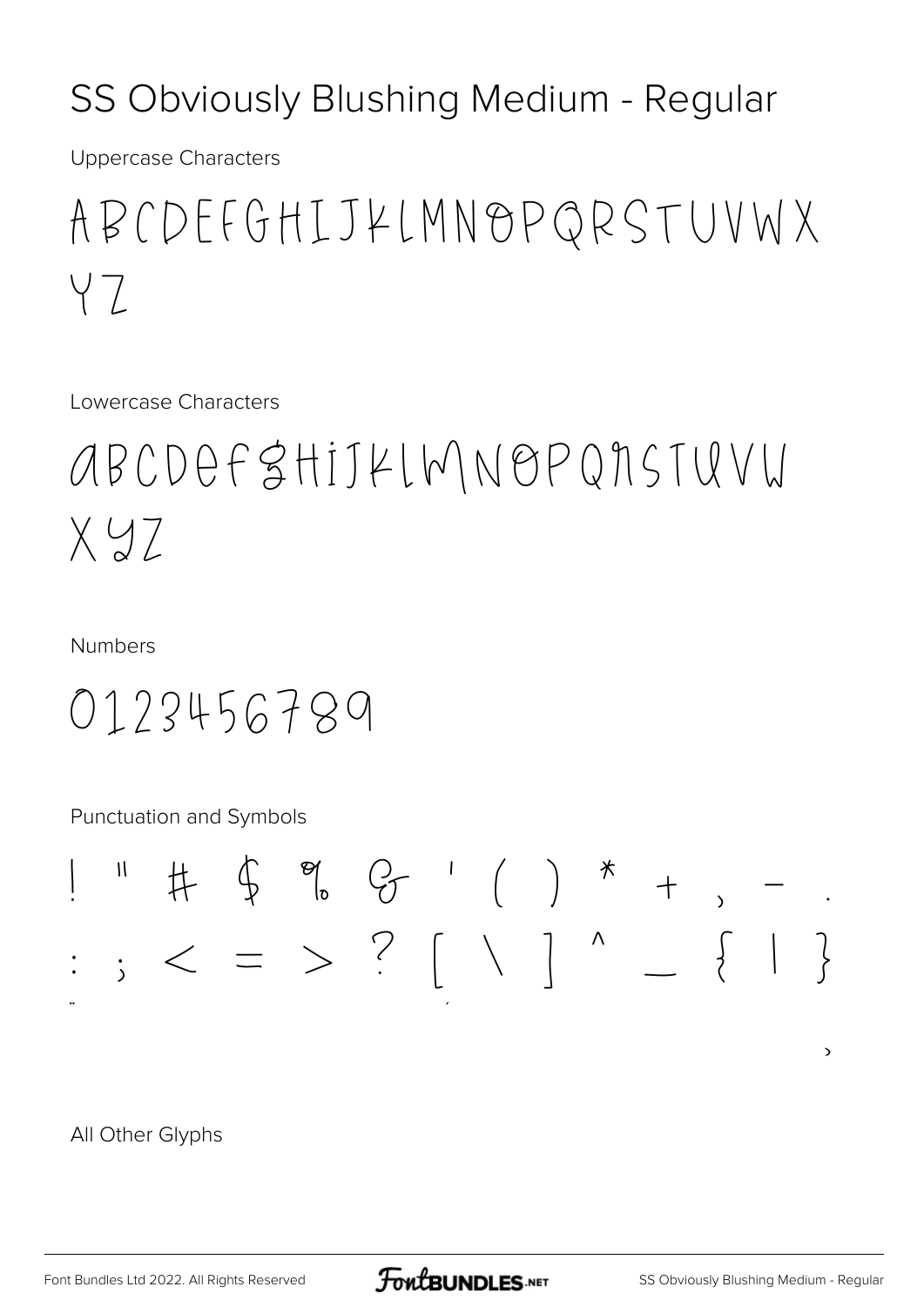